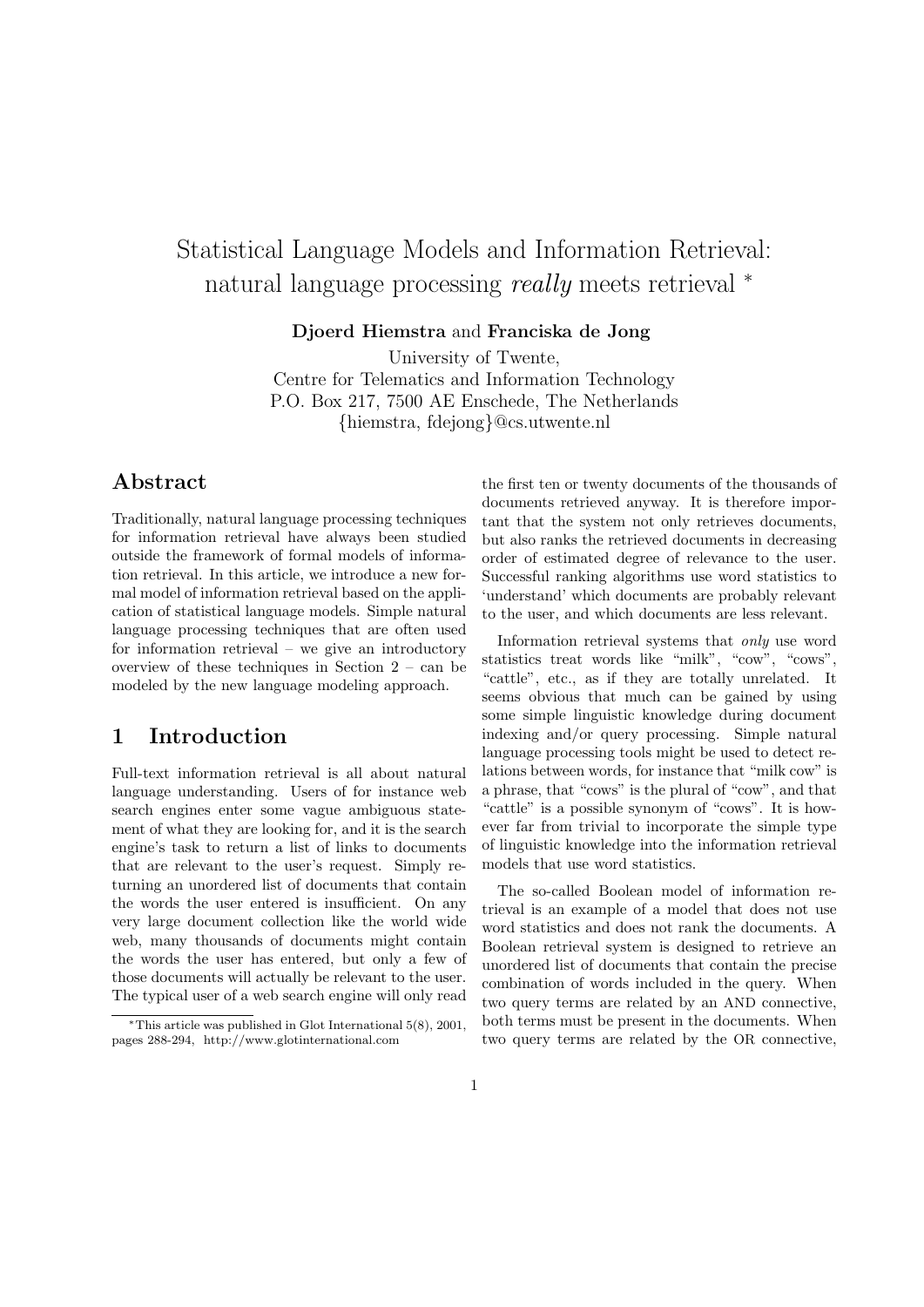only one of the terms (or both) have to be present in the documents. Note that the OR connective is a natural choice if two words are used as synonyms, for instance as in cows OR cattle. Modern Boolean retrieval systems often offer additional operators to the standard operators AND, OR and NOT, like the ADJ operator which matches any document that contains two adjacent terms, and the NEAR operator which matches documents which contain the two terms within a certain window of terms. So, the query milk ADJ cow might be used to find documents containing the phrase "milk cow".

Many models of ranked retrieval have been proposed that try to tackle the Boolean model's inability rank documents (see e.g. Baeza-Yates and Ribeiro-Neto 1999 for an overview). However, none of these models adequately answer the question how to incorporate the simple type of linguistic knowledge, because they use word statistics in a rather ad-hoc way: the so-called  $tf \cdot idf$  weights. These weights use a product of the term frequency tf and the inverse document frequency  $\mathit{id}f$ . The  $\mathit{tf}$  component is related to the number of times a term occurs in a document, whereas the idf component is inversely related to the number of documents in which the term occurs. Salton and Buckley (1988) report experiments with a total of 1,800 different variations of  $tf \cdot idf$  weights, and many more variations have been suggested since.

The use of statistical language models for information retrieval was recently proposed by Hiemstra (1998), Miller et al. (1999) and by Ponte and Croft (1998). These models do not rely on  $tf \cdot idf$  weighting. Instead, they use simple, easy to understand, probability measures of the form: "If the word occurs three times in a document that contains 100 words in total, then the probability of that word given the document is 0.03."; or "if the word occurs 2,000 times in a corpus of a million words, then the probability of that word in the English language (assuming that we are searching for English documents) is 0.002". A linear combination of these two probability measures results in a language model that behaves like the tf·idf weights, outperforming the best-performing  $tf\text{-}idf$  variations (Hiemstra 2000). This opens the way for a well-founded combination of statistics and linguistic knowledge for information retrieval: More expressive language models are easily constructed, for instance by using  $n$ -gram models, or by combining the simple language model with a statistical translation model.

This article is organized as follows. In Section 2, we give an overview of natural language processing techniques for information retrieval. In Section 3, we introduce the use of statistical language models for information retrieval. Finally, in Section 4, we conclude this paper by looking into the future of natural language search and information retrieval.

## 2 Natural language processing and retrieval: An overview

Natural language processing (NLP) techniques are often applied to enable users to enter a natural language request, without bothering them with formalisms such as the Boolean connectives. The NLP techniques presented in this section result in a representation of documents and user requests that is closer to the actual meaning of the text, ignoring as many of the irregularities of natural language as possible.

## 2.1 NLP techniques commonly applied

A typical approach to document indexing and query processing is the following. First a tokenization process takes place, then stop words are removed, and finally the remaining words are stemmed (what these terms mean will be explained below). Additionally, natural language processing techniques might identify phrases or split compounds. Figure 1 shows an example text that will be used to illustrate the typical approach to document indexing and query processing.

#### Tokenization

As a first step in processing a document or a query, it has to be determined what the processing tokens are. One of the most simple approaches to tokenization defines word symbols and inter-word symbols.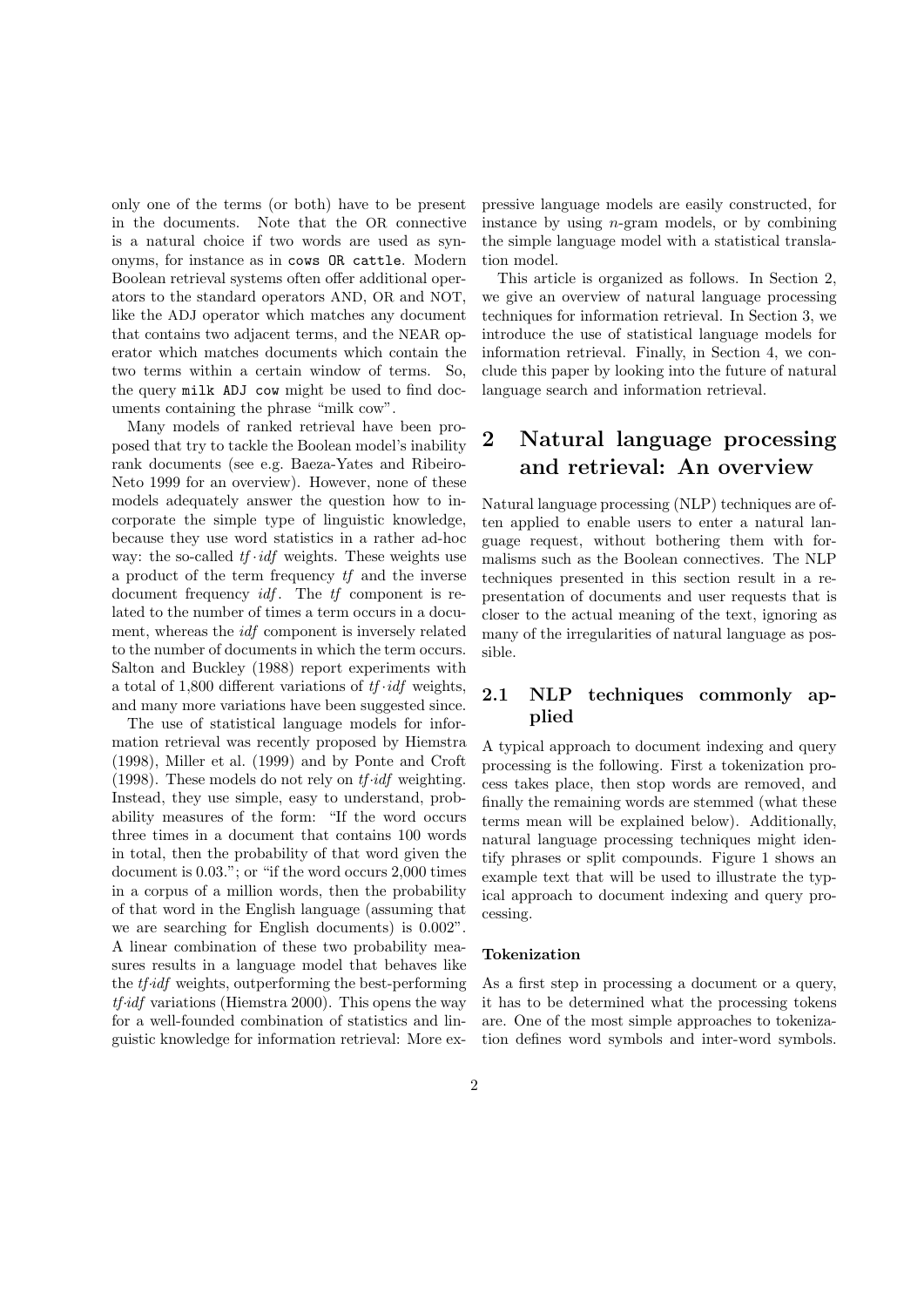#### CHAPTER 1, PREAMBLE

1.1. Humanity stands at a defining moment in history. We are confronted with a perpetuation of disparities between and within nations, a worsening of poverty, hunger, ill health and illiteracy, and the continuing deterioration of the ecosystems on which we depend for our well-being.

Figure 1: Example text: opening lines of Agenda 21

In the example of Figure 2 all characters that are no letter and no digit are considered to be inter-word symbols. The inter-word symbols are ignored during this phase, and the remaining sequences of word symbols are the processing tokens. As a result it is not possible to search for punctuation marks like for instance hyphens and question marks.

chapter 1 preamble 1 1 humanity stands at a defining moment in history we are confronted with a perpetuation of disparities between and within nations a worsening of poverty hunger ill health and illiteracy and the continuing deterioration of the ecosystems on which we depend for our well being

Figure 2: The Agenda 21 text after tokenization

In the example, mark-up information is also ignored, but this information might be kept to search for e.g. title words. Additionally, heuristics might be used to identify sentences, or the fact that "1.1" should be kept as one processing token.

#### Stop word removal

Stop words are words with little meaning that are removed from the index and the query. Words might carry little meaning from a frequency (or information theoretic) point of view, or alternatively from a conceptual (or linguistic) point of view. Words that occur in many of the documents in the collection carry little meaning from a frequency point of view, because a search for documents that contain that word will retrieve many of the documents in the collection. By removing the very frequent words, the document rankings will not be affected that much. Stop word removal on the basis of frequency can be done easily by removing the 200-300 words with the highest frequencies in the document collection. As a result of stopping the very frequent words, indexes will be between 30 % and 50 % smaller.

If words carry little conceptual meaning, they might be removed whether their frequency in the collection is high or low. In fact, they should especially be removed if their frequency is low, because these words affect document rankings the most. Removing stop words for conceptual reasons can be done by using a stop list that enumerates all words with little meaning, typically function words like for instance "the", "it" and "a". These words also have a high frequency in English, but most publicly available stop lists are, at least partly, not constructed on the basis of word frequencies alone. For instance the stop list published by Van Rijsbergen (1979), contains infrequent words like "hereupon" and "whereafter", which occur respectively two and four times in the document collection that is provided by the Text Retrieval Conference (TREC).

chapter 1 preamble 1 1 humanity stands defining moment history confronted perpetuation disparities nations worsening poverty hunger ill health illiteracy continuing deterioration ecosystems depend well being

Figure 3: The Agenda 21 text after stop word removal

In Section 3, stop words are defined mathematically by assigning zero probability to one of the model's parameters. The mathematical definition does not conflict with the linguistically motivated definition of stop words.

#### Morphological normalization

Morphological normalization of words in documents and queries is used to find documents that contain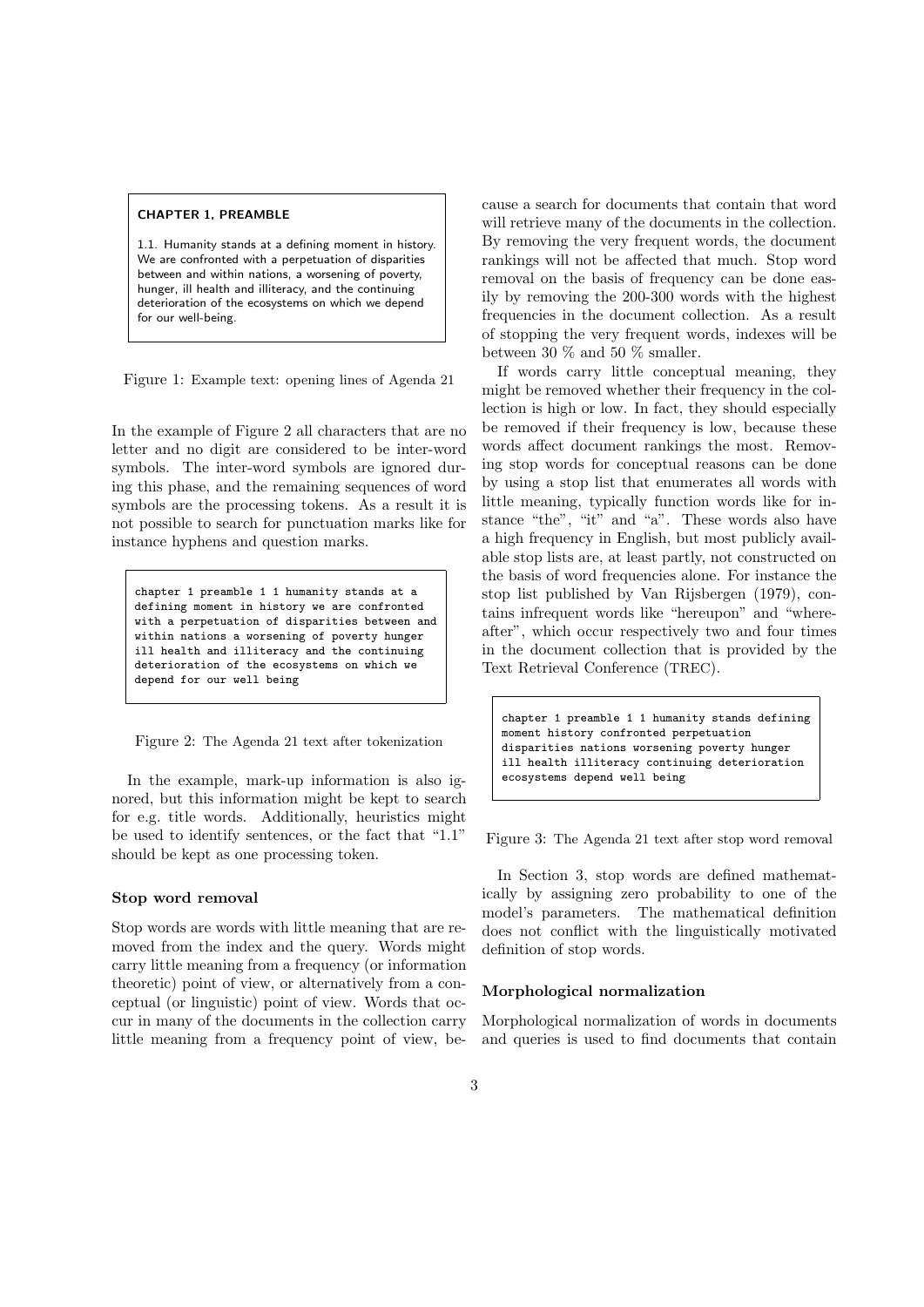morphological variants of the original query. Morphological normalization can be achieved either by using a stemmer or by using dictionary lookup.

A stemmer applies morphological 'rules of the thumb' to normalize words. Stemmers were already developed in the 1960's when the first retrieval systems were implemented. Well known stemmers are those by Lovins (1968) and Porter (1980), the last one being the most commonly accepted algorithm. As reported by Harman (1991) for English and Kraaij and Pohlmann (1996) for Dutch, the effect on retrieval performance is limited. Stemming tends to help as many queries as it hurts. Sometimes stemming algorithms may conflate two words with very different meanings to the same stem, for instance the words "skies" and "ski" might both be reduced to "ski". In such cases users might not understand why a certain document is retrieved and may begin to question the integrity of the system in general (Kowalski 1997). Still, stemmers are used in many research systems like Smart, Okapi and Twenty-One. Figure 4 gives the results of Porter's algorithm, which does not always result in linguistically correct stems.

chapter 1 preambl 1 1 human stand defin moment histori confront perpetu dispar nation worsen poverti hunger ill health illiteraci continu deterior ecosystem depend well be

Figure 4: The Agenda 21 text after stemming

Linguistically correct output can be generated by dictionary lookup. Having a full-form dictionary is however not enough to build a lemmatizer. Some words will have multiple entries, possibly with different lemmas. For instance, the word "saw" may be a past tense verb, in which case its lemma is "see" and it may be a noun, in which case its lemma is equal to the full form. Similarly, the word "number" may be the comparative of "numb". For these cases, a lemmatizer has to determine the word's part-ofspeech before the correct lemma can be chosen. Statistical algorithms trained on (partially) hand-tagged corpora may be used to effectively find the correct part-of-speech and therefore the correct lemma.

Instead of stemming or lemmatizing both the documents and the query, the system might as well generate morphological variants of all query terms and leave the documents as they are. In Section 3, stemming and lemmatizing will be approached by this point of view.

#### Phrase extraction and parsing

During document indexing and query processing, multiple words may be treated as one processing token. The meaning of phrases might be quite different from the meaning of the separate words. A user who enters the query "stock exchange" will probably not be satisfied with documents that discuss "exchange of live stock". There are three basic approaches to phrase extraction. Phrases might be simply predefined (Robertson and Walker 2000), extracted by statistical co-occurrence (Mitra et al. 1997) or extracted by syntactic processing (Strzalkowski 1995). Phrase extraction based on statistical co-occurrence may use very simple methods, e.g. the identification of all pairs of non stop words that occur contiguously in at least x documents. Syntactic processing might be used to extract noun phrases which are then normalized to head-modifier pairs. This will produce the same processing token for e.g. "information retrieval" and "retrieval of information", because in both "information" modifies the head "retrieval". Statistical and syntactic techniques for phrase extraction were compared by Mitra et al. (1997) for English and Kraaij and Pohlmann (1998) for Dutch. Both evaluations show that phrase extraction, like stemming, does not improve retrieval effectiveness significantly.

The methods just mentioned use both the phrase and the single words in the index, which might be problematic from a theoretical viewpoint. The phrase and its single words are obviously related, because the occurrence of the phrase implies the occurrence of its single words. The application of ranking algorithms that use term independence might therefore no longer by justified. This complication is not addressed by the publications mentioned above, but in fact, the obvious violation of the independence assumption might be one of the reasons for the disappointing results on retrieval performance. In Section 3 a bigram model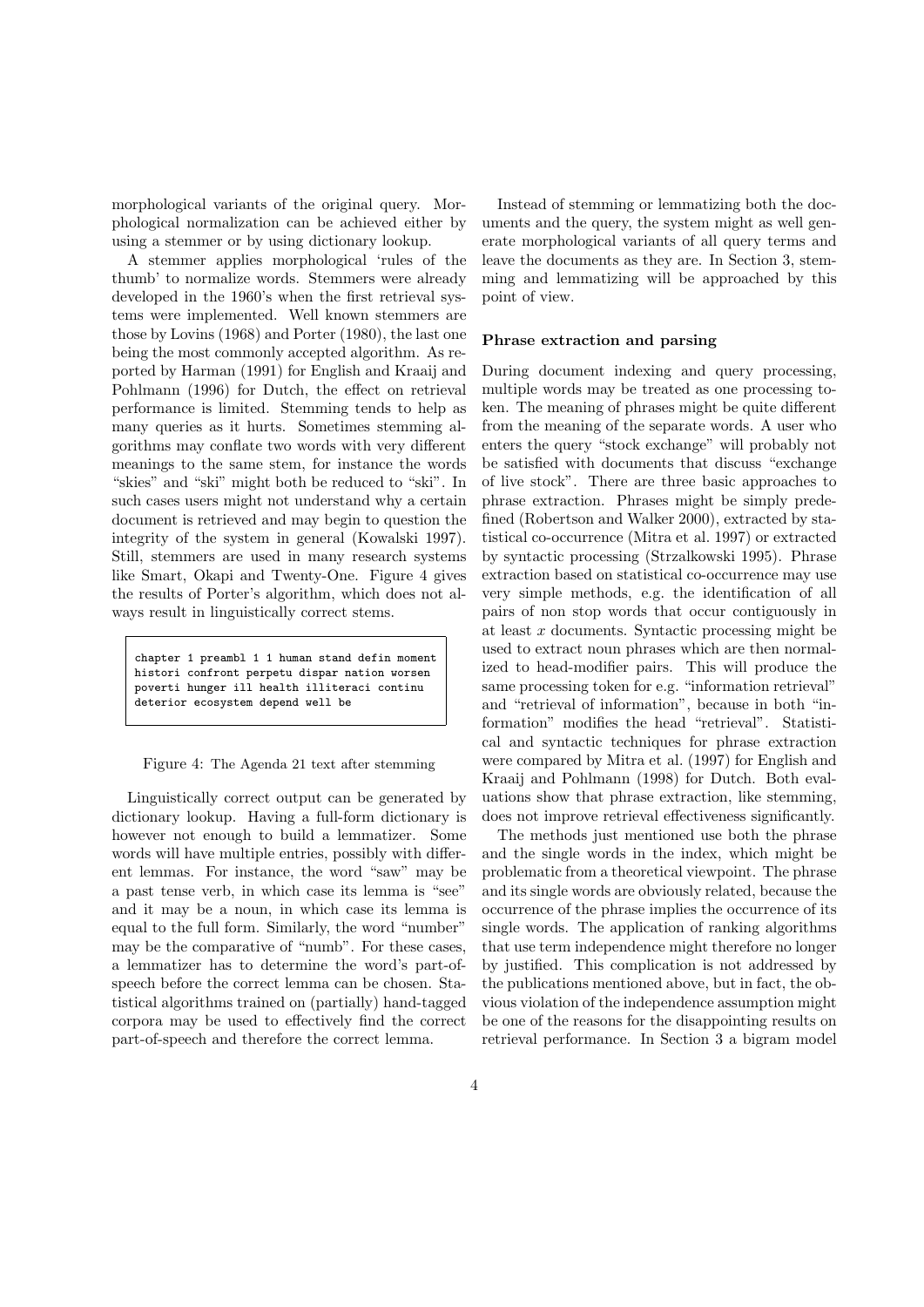will be introduced that explicitly models the dependence relation between words in phrases.

#### Compound splitting

During indexing or query formulation, some words might be treated as more than one processing token. A compound word is a single orthographic unit that consists of two or more single words, like for instance "airport" and "wildlife". Compound words are especially an issue in languages that allow almost unrestricted compounding like Dutch and German. In Dutch, for instance the noun phrase "potable water supply" would be one compounded word: "drinkwatervoorziening". A known problem with morphological parsers that split compounds is that they might accidentally split proper names and other words that are not listed in the dictionary, for instance "Bangkok" is not the composition of the Dutch words "bang" and "kok". Kraaij and Pohlmann (1998) show that the splitting of compounds improves retrieval performance significantly for Dutch. Similar to phrases, both the compound and its components can be used during searching, but the use of a retrieval model that assumes the independence between terms might not be appropriate.

#### Synonym normalization

Much like stemming and lemmatization, synonymous words might also be conflated to one processing token during indexing and automatic query formulation. For instance in Okapi, closely related or synonymous terms like "CIA" and "Central Intelligence Agency" are conflated (Robertson and Walker 2000). In Inquery special processing tokens like #CITY and #COMPANY are added for respectively every mention of a U.S. city or company (Broglio et al. 1994).

## 2.2 Natural language search in commercial systems

Many commercial natural language search systems provide operators that replace the traditional Boolean set operators AND, OR and NOT by related operators that are more easy to understand by nonexpert users. The use of these operators is however not mandatory, making it possible to enter a natural language request as shown in Figure 5. The operators, which can be found in for instance Dialog Target, Lexis-Nexis FreeStyle, or Altavista are summed up in the following paragraphs. In these systems, the actual tokens used for these operators might differ from the ones used in the examples.

> how to promote sustainable consumption patterns

Figure 5: Simple natural language request: rank the documents containing one or more of the terms.

#### Exact match operator / mandatory terms

The mandatory term operator can be used to indicate that a term must be present in the selected documents. It is inspired by the AND operator in Boolean queries, but has slightly different semantics. Unlike the AND operator, which is a binary operator requiring two arguments, the mandatory term operator is a unary operator requiring one argument. The example presented in Figure 6 uses the plus symbol to flag mandatory terms, but other conventions are also used, e.g. using the asterisk-character, or using a separate user interface field.

#### Exclusion operator

The exclusion operator can be used to indicate that a term should not be present in the selected documents. Obviously it is inspired by the NOT operator in Boolean queries. This operator is not as common as the exact match operator, because the absence of a term is not as clear an indication of relevance as the presence of a term. In Figure 6 the minus symbol is used to flag terms that documents should not contain.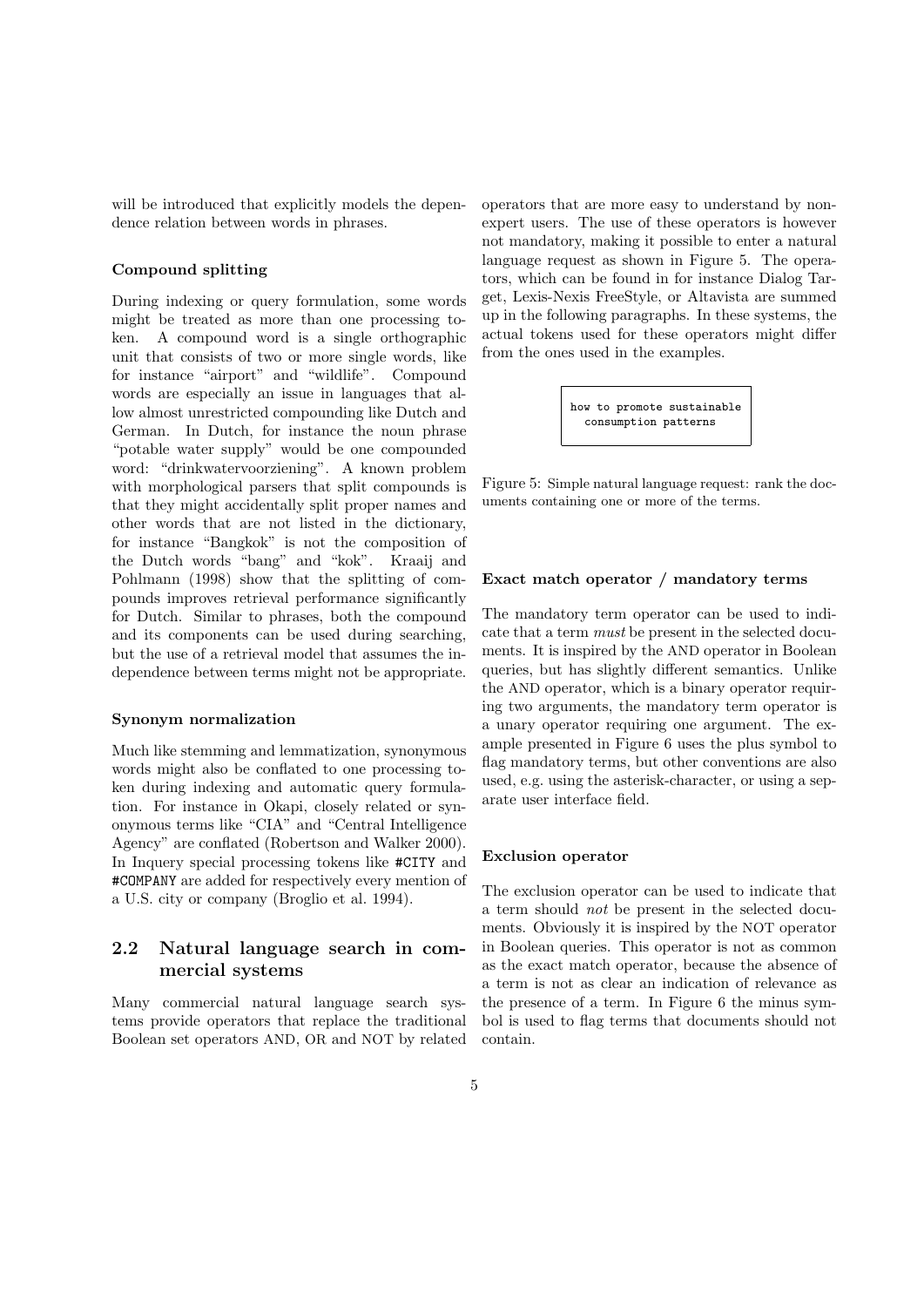#### Phrases

Explicit marking of phrases is inspired by the 'Boolean' ADJ operator. The system uses the phrase to produce a better ranking. Identifying phrases is very useful in combination with the exact match operator to perform a high-precision search, looking for an exact phrase or an exact quotation. Most query languages use single or double quotation marks to mark phrases.

> how to reduce the production of +"harmful materials" -uranium

Figure 6: Natural language request: rank the documents considering that documents should contain the phrase "harmful materials" but not the term "uranium"

#### Synonyms

Operators for synonyms are inspired by the Boolean OR. Explicit marking of synonyms is sometimes supported by putting synonyms between parenthesis. The system uses this information to produce a better ranking. Other conventions leave the main term outside the parenthesis as in child (minor, infant).

#### Manual term weighting

Query term weights are, one way or the other, used in many ranking algorithms. Some systems give the user access to these weights so they can indicate themselves which terms are important and which terms are not important. Figure 7 gives an example of this use of term weights.



Figure 7: Natural language request: rank the documents considering that the terms "forbid", "prohibit" and "ban" are synonyms and considering that "packaging" is much more important than "products"

### 2.3 Discussion

The overview given in this section presents practical natural language processing techniques that have proven themselves useful for information retrieval, like stemming, stopping and identifying phrases or synonyms. Their use, however, is not very well justified by the formal models of information retrieval. Open questions related to their use are for instance: What is the formal justification of stopping infrequent words which have a high  $tf \cdot idf$  weight? What is the formal relation between a stemmed index and an index of the full-form words? How can phrases be incorporated in a formal model that assumes term independence? How do we model mandatory query terms?

These questions can be answered by the new statistical language modeling approach presented in the next section.

## 3 Statistical language models

As said, we will introduce in this section the concept of statistical language modeling in some more detail. The introduction of statistical language models in the field of information retrieval can be seen as an attempt to provide the ad hoc and rather ill understood role of NLP in information retrieval with a theoretically sound foundation that can account for the effects of the kind of techniques described in Section 2.

### 3.1 A short history

Statistical language models have been around for quite a long time. They were first applied by Andrei Markov at the beginning of the 20th century to model letter sequences in works of Russian literature (Manning and Schütze 1999). Another famous application of language models are Claude Shannon's models of letter sequences and word sequences, which he used to illustrate the implications of coding and information theory (Shannon 1948). Later, statistical language models were developed as a general natural language processing tool. Language models were first successfully applied to automatic speech recognition at the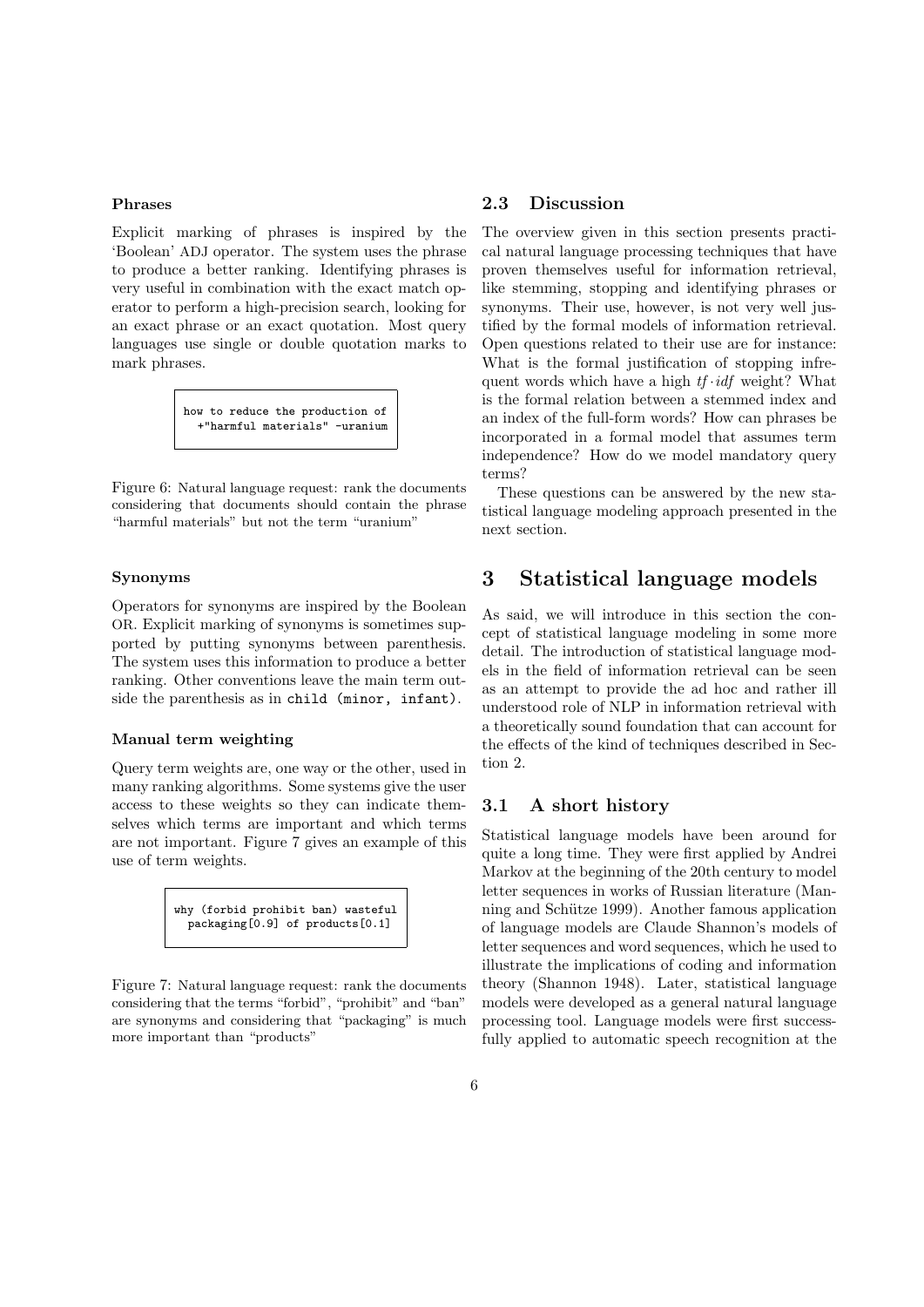end of the 1970's. The by now standard model of automatic speech recognition consists of two parts. The first part is the language model, that predicts the next word in continuous speech. The second part models the acoustic signal and is therefore called the acoustic model. The theory behind the speech recognition models is part of hidden Markov model theory (indeed, a 'hidden' version of Markov's models) that was developed by Leonard Baum and his colleagues at IBM in the late 1960's and early 1970's (Rabiner 1990; Jelinek 1997). In the 1990's, statistical language models were applied to many other areas of natural language processing, like for instance machine translation (Brown et al. 1990) and part-ofspeech tagging (Cutting et al. 1992).

#### 3.2 The basics

A statistical language model assigns a probability to sequences of words. It does not distinguish between wellformed and unwellformed sequences: any sequence of words is considered, but some sequences are much more probable than others. For information retrieval, a language model is defined for each separate document in the collection, modeling the typical language use of that particular document. A language model of this GLOT article should for instance assign a high probability to the phrase "natural language information retrieval", but a much lower probability to the phrase "you are invited to my birthday party". Using the language model, the system is able to decide that this article is a good candidate for retrieval if the user enters a request for documents about "information retrieval", but a bad candidate if the user searches for "birthday party".

We use the following notation:  $P(D)$  is the probability of the the event "the document  $D$  is relevant", where  $D$  is a random variable that can be any document in the collection;  $P(T)$  is the probability of the term  $T$  in general (natural) language, where  $T$  can be any word in the language;  $P(T|D)$  is the probability of the term T in the relevant document's language. It is assumed that when users enter a query, some words in the query are important, while others are unimportant, that is, some words come from the general (English) vocabulary, while others come specifically from the vocabulary of the relevant document. Because it can not be known beforehand which are the important words and which are the unimportant ones, the model uses a mixture of the probability  $P(T)$  of a term in general English, and the probability  $P(T|D)$ of a term in the relevant document. The unknown parameter  $\lambda$  ( $0 \leq \lambda \leq 1$ ), which is the probability that a term is important, determines the mixture. For the basic model we assume independence between query terms in a sequence of n terms  $T_1, T_2, \cdots, T_n$ , resulting in the following definition of our basic model.

$$
P(T_1,\dots,T_n|D) = \prod_{i=1}^n ((1-\lambda_i)P(T_i) + \lambda_i P(T_i|D))
$$

In an IR application documents are ranked in decreasing order of this probability. Experimental studies show that the basic model introduced above outperforms ranked retrieval models that use today's best-performing  $tf \cdot idf$  weighting algorithms (Hiemstra 2001). It can also be shown, by proper definition of the probability measures and by applying orderpreserving transformations, that the above model has an equivalent *tf-idf*-like weighting algorithm that produces the exact same results (Hiemstra 2000).

## 3.3 Modeling stop words and mandatory terms

Because it is unknown which terms are important and which terms are unimportant, the unknown parameter  $\lambda_i$  is set to some constant value. Experimental studies show that an optimum value for  $\lambda_i$ lies around 0.15 and 0.3 (Hiemstra 1998; Miller et al. 1999). However, simple natural language processing techniques might be used to distinguish between important and unimportant words in some more clever way. One of these approaches was introduced in section 2: the use of a stop list. The stop list contains all words that are generally unimportant. Each word  $T_i$  that is listed in the stop list might be assigned  $\lambda_i = 0$ . Identifying the important words might not be that simple, but we might for instance assume that nouns are generally more important than adjectives, or that the head of a phrase is more important than its modifiers.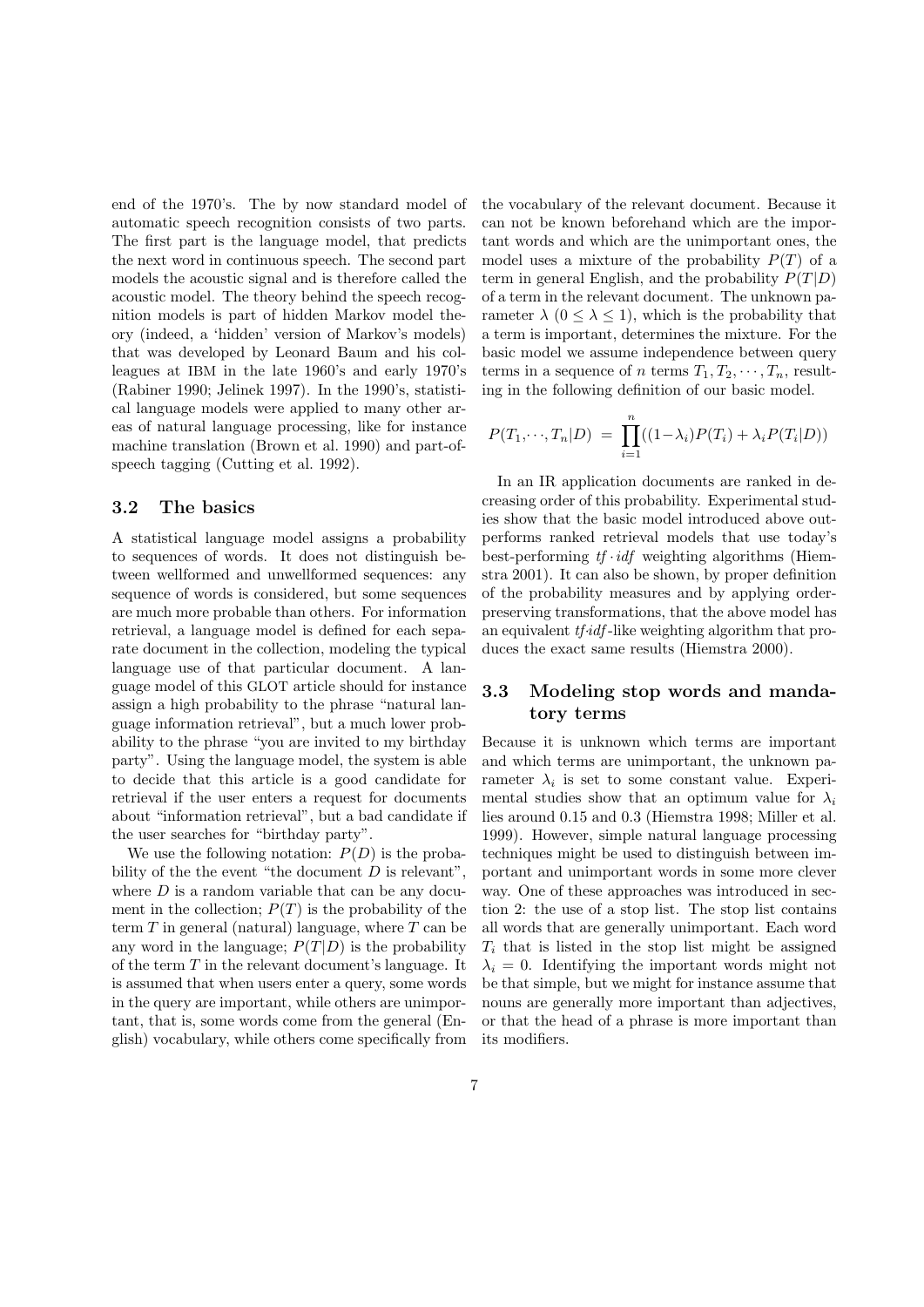It is easy to verify that for  $\lambda_i = 0$ , the term  $T_i$ , whether it occurs in the document  $D$  or not, contributes the same amount of probability to the final result of the computation. Therefore, if  $\lambda_i = 0$ , the term  $T_i$  does not affect the final ranking of the documents. Indeed, it might as well be removed from the user request, as is done with stop words. The model mathematically explains why terms might not contribute to the ranking of the documents, although they have non-zero  $tf \cdot idf$  weights.

It is also easy to verify that for  $\lambda_i = 1$ , the probability of the final result will be 0 if, and only if, the term  $T_i$  does not occur in the document D. Therefore, only those documents are retrieved in which the term occurs: the term is mandatory in the retrieved list of documents.

To our knowledge, none of the other existing models of ranked retrieval can mathematically explain or justify the use of stop words and/or mandatory terms, but they play a role in many practical information retrieval systems. A framework for information retrieval based on language models can justify these common approaches, and therefore can be considered as contributing to our understanding of information retrieval in general.

#### 3.4 Modeling simple phrases

For the basic model we assumed that words are independent because it is well-known that retrieval systems work fine if we completely ignore the (syntactic) structure of natural language. For applications other than retrieval, statistical language models often predict the next word given some history of words by using n-gram models. A bigram model (*n*-gram model with  $n = 2$ ) uses bigram probabilities  $P(T_i|T_{i-1})$ : the probability of a word  $T_i$  given the previous word  $T_{i-1}$ . We expect the probability of  $P(T_i = \text{exchange} | T_{i-1} = \text{stock}, D)$  to be much higher in documents about Wall Street than in documents about the "exchange of live stock", thereby giving the system the possibility to distinguish between the two. Simple two-word phrases, to be identified by a syntactic parser, can be modeled by incorporating bigram probabilities into the probability measure.

## 3.5 Modeling translation, synonyms, stemming, and more

The general problem that natural language processing tools like stemmers want to solve is the following. Often, users that enter a perfectly reasonable request, will get disappointing results because the vocabulary they use differs from the vocabulary of (some of the) relevant documents, which as a consequence will not be returned in the search result. The user might for instance enter plural nouns (requesting documents about "cows" or "cats"), whereas documents more often use singular nouns. Similarly, users might use words that are synonymous or closely related with the words that are used in the documents ("cows" vs. "cattle"). An extreme example of such a case is the situation where the user wants to do a so-called cross-language search: Using French queries on an English database.

To model these cases, we will combine a statistical translation model using probabilities  $P(S_i|T_i)$  with the basic language model introduced above. The random variable  $S_i$  is used to denote the *i*<sup>th</sup> word in the user's request. It can be any word in the vocabulary of the user. The random variable  $T_i$  now can be any word in the vocabulary of the documents. The translation model and the basic language model can easily be combined in a way that is very similar to way the acoustic model and the language model in speech recognition are combined (Hiemstra and De Jong 1999).

In practice, the statistical translation model will be used as follows. A natural language processing tool will convert the request  $S_1, S_2, \cdots, S_n$  into a possibly ambiguous representation of this request by listing several possible terms  $T_i = t$  for each  $S_i = s$ . This might for instance be done by a machine translation tool that lists pairs  $(s, t)$ , together with their translation probability. For each word s in this list there will be one or more possible translations  $t$ .

Let's assume the user enters the French request "déchets dangereux" to search an English document collection. Possible translations of "déchets" might be "waste", "litter" or "garbage", possible translations of "dangereux" might be "dangerous" or "hazardous". In practice, this type of translation takes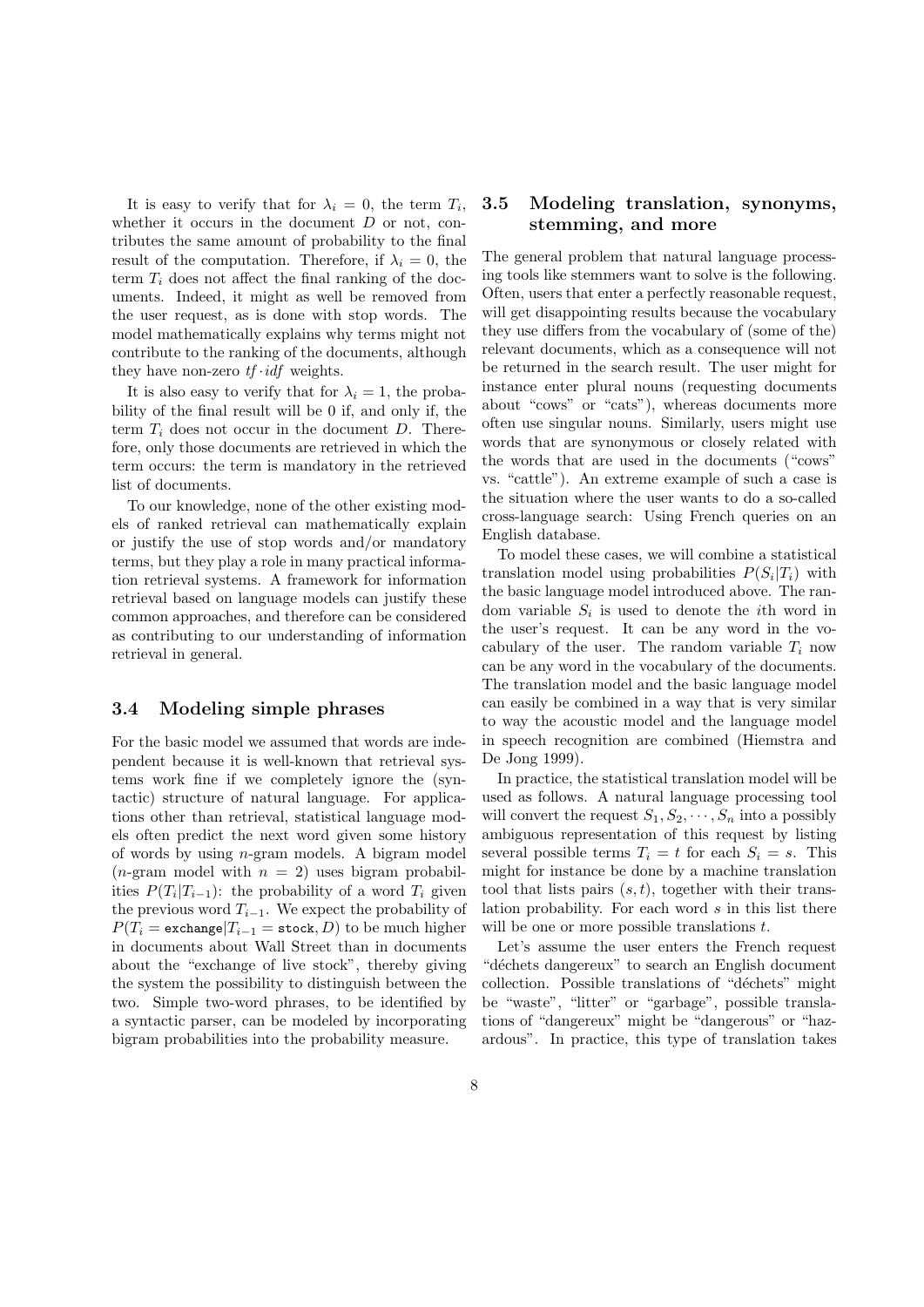place during the processing of the user request, resulting in a structured query like the one displayed below. The structured query (which is similar to the so-called word lattice in automatic speech recognition systems) is matched against each document in the collection.

#### ((waste∪litter∪garbage), (dangerous ∪hazardous))

Instead of translation from e.g. French to English, a natural language processing tool might use any other conversion algorithm to generate for each word a set of variants: e.g. possible synonyms of a word, words that are phonetically similar, identify spelling mistakes and suggest corrections, etc., etc. These variants can be structured in the same way as the possible translations in the cross-language search example. All instances of natural language processing tools that yield alternative representations for words can thus be integrated in a retrieval system in a mathematically sound way using the language modeling approach.

The use of the traditional stemmer is a special case: The stemmer is used on-line (when the user enters the request), but also off-line during indexing of the documents. For the language modeling approach, however, it can be proven that on-line morphological generation produces the exact same results as the traditional use of a stemmer, if the generated morphological variants are the same words that are conflated by the stemmer.

## 4 Conclusion

The statistical language models for information retrieval provide a complete mathematical theory of information retrieval, covering topics like stop words, mandatory words, phrases, stemming and translation. The approach suggests new ways to apply natural language processing tools to information retrieval, and opens the way to new retrieval applications. Many of the information retrieval applications of the near future call for serious NLP, for instance applications that support cross-language information retrieval, question answering from unstructured texts, or automatic (multi-)document summarization.

A detailed description of the model and experimental results of several prototype systems on information retrieval text corpora are reported in the first author's Ph.D. thesis (Hiemstra 2001).

## References

- Baeza-Yates, R.A. and B. Ribeiro-Neto (1999). Modern Information Retrieval. Addison-Wesley, London.
- Broglio, J., J.P. Callan, and W.B. Croft (1994). Inquery system overview. In D. Penrose (Ed.), Proceedings of the TIPSTER Text Program (Phase I), Morgan Kaufmann, San Fransisco, pp. 40–48.
- Brown, P.F., J.C. Cocke, S.A.D. Pietra, V.J.D. Pietra, F. Jelinek, J.D. Lafferty, R.L. Mercer, and P.S. Roossin (1990). A statistical approach to machine translation. Computational Linguistics  $16(2)$ , 79–85. Association for Computational Linguistics, Morristown, New Jersey.
- Cutting, D., J. Kupiec, J. Pedersen, and P. Sibun (1992). A practical part-of-speech tagger. In M. Bates and O. Stock (Eds.) Proceedings of Applied Natural Language Processing, Association for Computational Linguistics, Morristown, New Jersey, pp. 133–140.
- Harman, D. (1991). How effective is suffixing? Journal of the American Society for Information Science  $42(1)$ , 7-15. John Wiley & Sons, New York.
- Hiemstra, D. (1998). A linguistically motivated probabilistic model of information retrieval. In C. Nikolaou and C. Stephanidis (Eds.) Proceedings of the 2nd European Conference on Research and Advanced Technology for Digital Libraries (ECDL), Springer-Verlag, Berlin Heidelberg, pp. 569–584.
- Hiemstra, D. and F.M.G. de Jong (1999). Disambiguation strategies for cross-language information retrieval. In S. Abiteboul and A.M. Vercoustre, (Eds.) Proceedings of the 3rd European